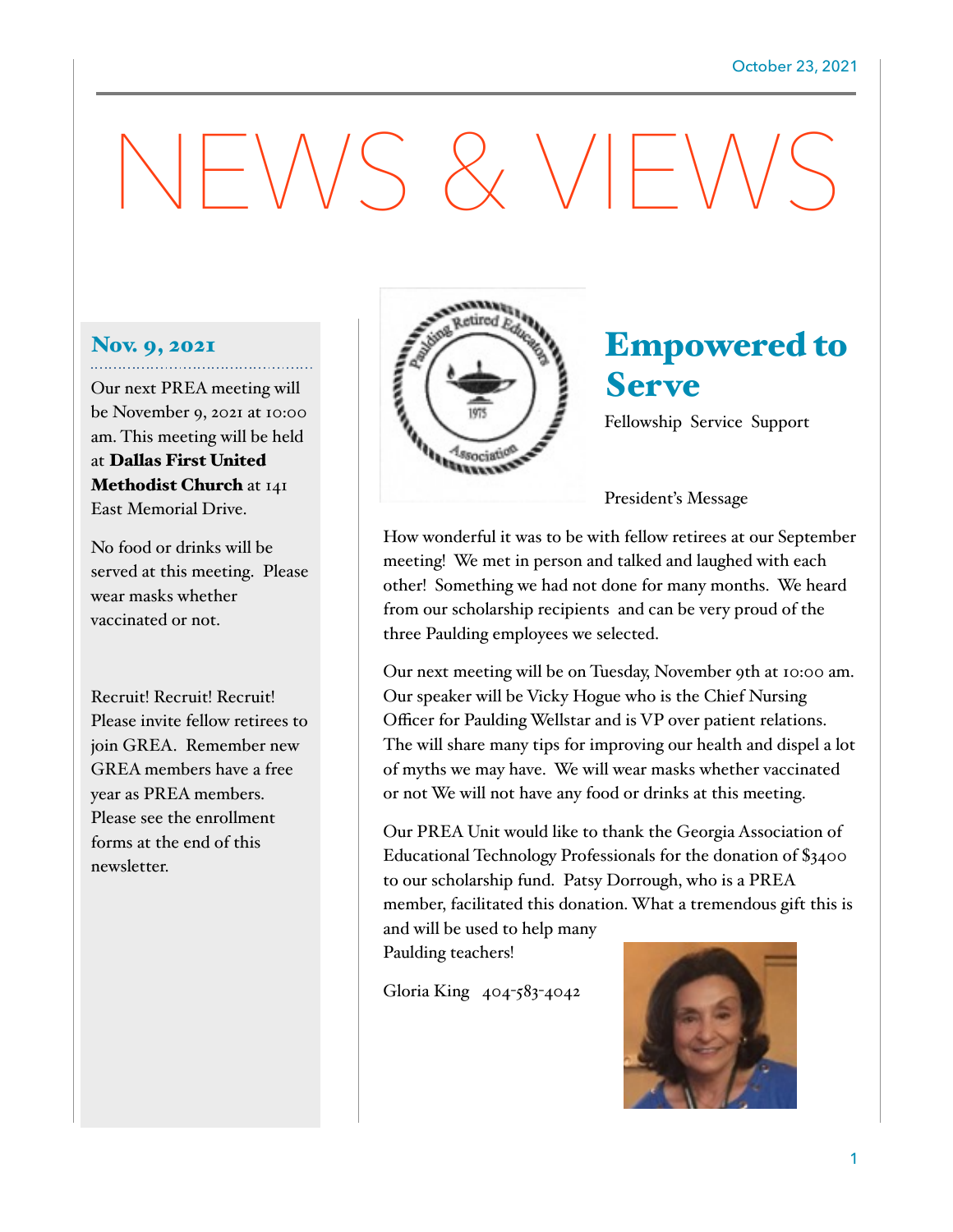#### Important Dates:

November 2, 2021 Election Day

November 7, 2021 Retired Educators Day in Georgia

November 9, 2021 PREA meeting at Dallas First United Methodist Church at 10:00 am.

January 11, 2022 PREA meeting at 2:00 pm.

March 8, 2022 PREA meeting and Memorial Service at 10:00 am.

April 7, 2022 at 11:00 am Cluster Meeting in Cedartown, GA

May 3-5, 2022 State GREA Convention Stone Mountain, GA



Please note the change in location for our next meeting. Our November meeting will be held at the Dallas First United Methodist Church at 141 East Memorial Drive. Please turn off East Memorial onto Church Street. It is the street between the Church and the City of Dallas Government Office. There are church handicap parking spaces we can use, or parking is available in the back of the Church. There are a lot of handicap spaces but two which indicate a fine for parking there. Don't use those unless you do have a handicap tag/sign.

## March of Dimes Project:

Our GREA President, Dr. Henrietta Gray, has selected the March of Dimes for her humanitarian project. This charity continues to lead the fight for the health of all Moms and Babies. Please be generous and support this worthy cause. make your checks payable to PREA. We will then send one check in March from our unit. You may bring your donation to our meetings or mail them to: Sandy Parson II Clonts Road Douglasville, GA30134. Indicate that it is for the March of Dimes.

Remember our local community project to support Helping Hands of Paulding County. Please bring donations or consider volunteering. Contact Reva Burks at 770-443-1230 for more information.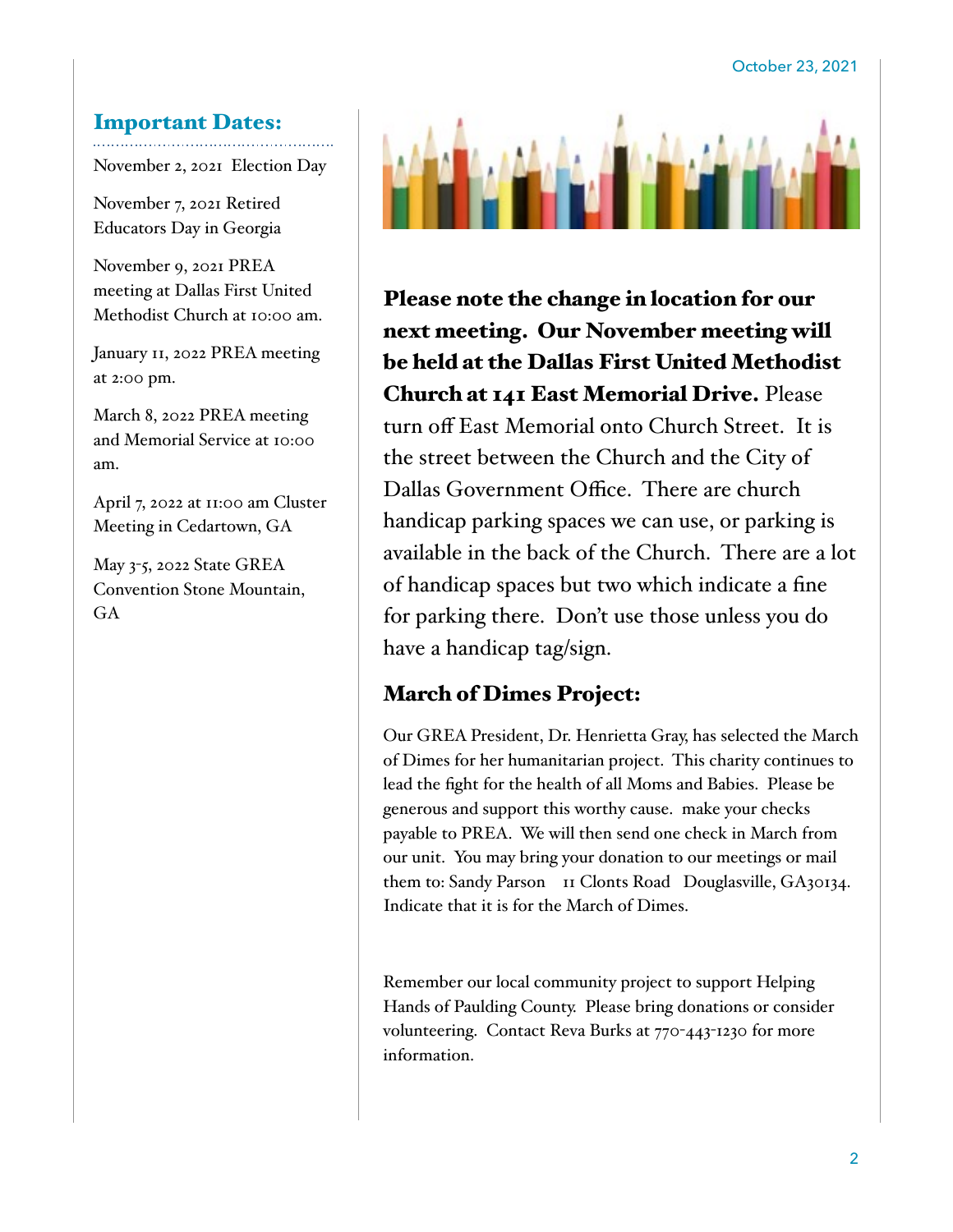# Happy Retired Educator Day In Georgia - Sunday, November 7, 2021

Gloria was pleased to meet with Board of Commissioners Chairman, David Carmichael, on Oct.11th. He signed the proclamation proclaiming this our special day and, therefore, honoring us as Retired Educators and recognizing the invaluable contributions we make to the welfare of our community.